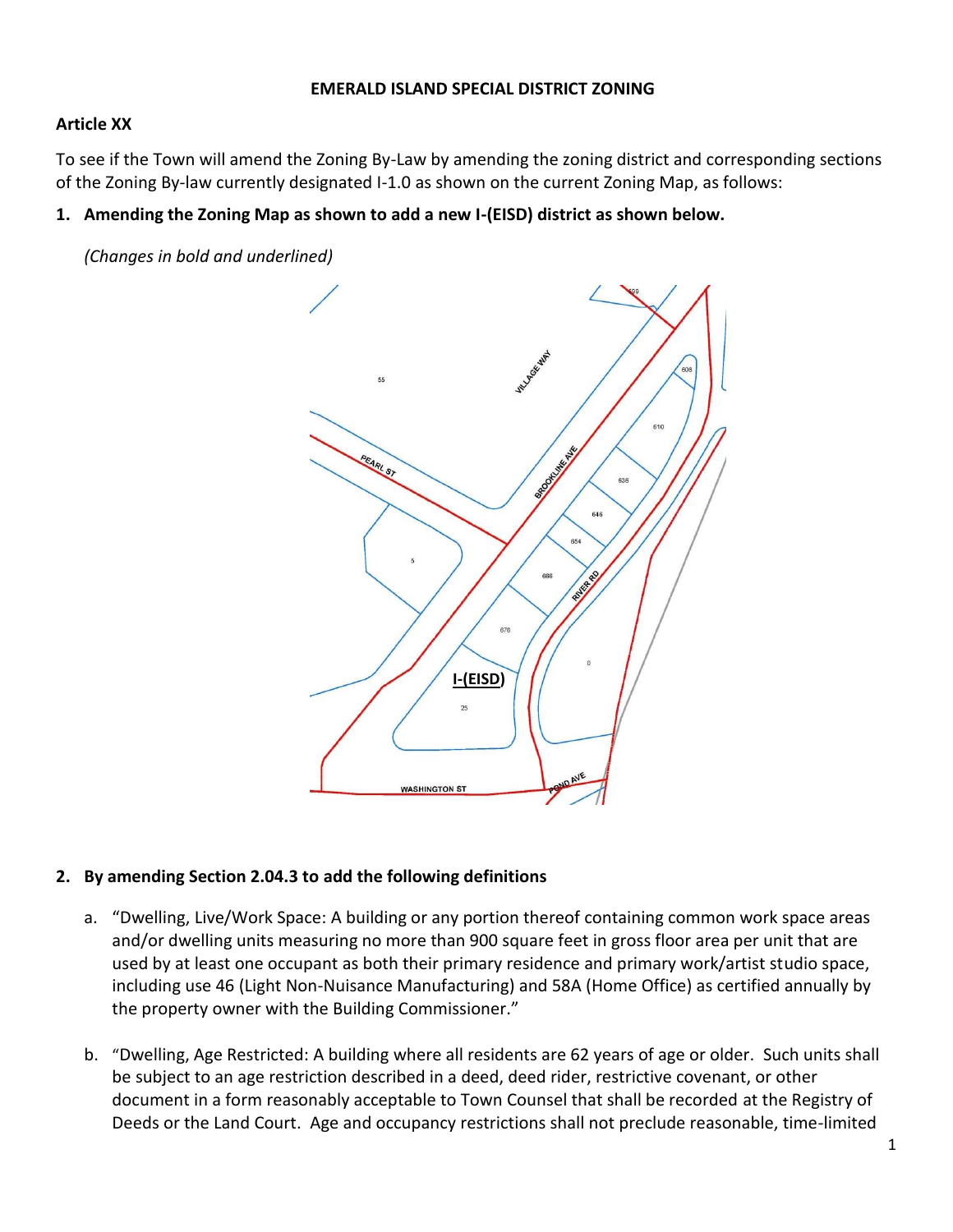guest visitation rights or accommodation for caretakers for the primary resident. The age and occupancy restrictions shall be enforceable solely against the violating unit and not the development as a whole, by the owner of one or more dwelling units or by the Town of Brookline. In the event of a violation, and at the request of the Town, the owner of the unit shall comply with the age and occupancy restrictions."

c. "Dwelling, Micro Unit: A building or any portion thereof containing residential units measuring no greater than 500 square feet in gross floor area per unit. Buildings containing Micro Units may have flexible common areas for living and/or working."

# **3. By amending Section 3.01.3a as follows:**

#### *(Changes in bold and underlined)*

- a. 3. Industrial Districts
	- a. Industrial Services (I)

1) I-1.0

**2) I-(EISD)**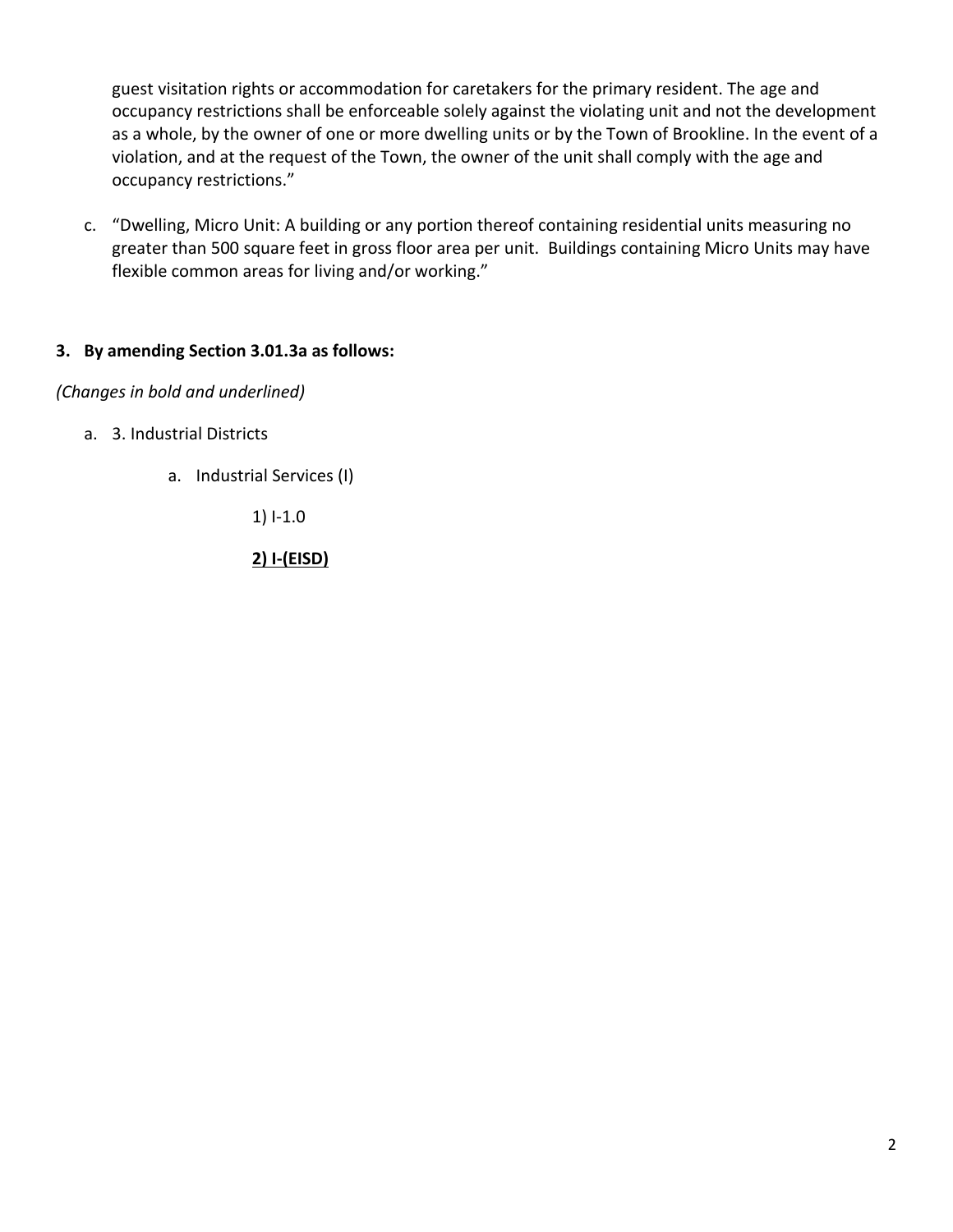# **4. By amending Section 4.07 – Table of Use Regulations as follows:**

*(Changes in bold and underlined)*

|                                                                                                                                                                                                                                                                                                                                                                                                                                                                                                                                                                                                                                                                                                                                                                                                                                                                                                                                                               |     |      | <b>Residence</b> |      |       | <b>Business</b> | Ind.  |    |                 |  |
|---------------------------------------------------------------------------------------------------------------------------------------------------------------------------------------------------------------------------------------------------------------------------------------------------------------------------------------------------------------------------------------------------------------------------------------------------------------------------------------------------------------------------------------------------------------------------------------------------------------------------------------------------------------------------------------------------------------------------------------------------------------------------------------------------------------------------------------------------------------------------------------------------------------------------------------------------------------|-----|------|------------------|------|-------|-----------------|-------|----|-----------------|--|
| <b>Principal Uses</b>                                                                                                                                                                                                                                                                                                                                                                                                                                                                                                                                                                                                                                                                                                                                                                                                                                                                                                                                         | S   | SC   | т                | F.   | M     |                 | G     | O  |                 |  |
| <b>RESIDENCE USES</b>                                                                                                                                                                                                                                                                                                                                                                                                                                                                                                                                                                                                                                                                                                                                                                                                                                                                                                                                         |     |      |                  |      |       |                 |       |    |                 |  |
| 6B. Dwelling, Live/Work Space<br>*Permitted by special permit in the I-(EISD) District in accordance with<br>$5.06.4.$ j.                                                                                                                                                                                                                                                                                                                                                                                                                                                                                                                                                                                                                                                                                                                                                                                                                                     | No  | No.  | No               | No   | No    | No              | No    | No | No <sup>*</sup> |  |
| 6C. Dwelling, Age Restricted<br>*Permitted by special permit in the I-(EISD) District in accordance with<br>$5.06.4.$ j.                                                                                                                                                                                                                                                                                                                                                                                                                                                                                                                                                                                                                                                                                                                                                                                                                                      | No  | No   | No               | No   | No    | No              | No    | No | No <sup>*</sup> |  |
| 6D. Dwelling, Micro Unit<br>*Permitted by special permit in the I-(EISD) District in accordance with<br>$5.06.4.$ j.                                                                                                                                                                                                                                                                                                                                                                                                                                                                                                                                                                                                                                                                                                                                                                                                                                          | No  | $No$ | No               | $No$ | No    | $No$            | No    | No | $No*$           |  |
| 8. Hotel<br>*Permitted by special permit in M-2.5 Districts and in business districts only<br>if the hotel building is not within 50 feet from a lot or lots in an S, SC, or T<br>District.<br>**Permitted by special permit in I-(EISD) District in accordance with<br>$5.06.4$ .j.                                                                                                                                                                                                                                                                                                                                                                                                                                                                                                                                                                                                                                                                          | No. | No   | No               | No   | $No*$ | N <sub>o</sub>  | SP*   | No | $No**$          |  |
| 8A. Limited Service Hotel<br>*Permitted by Special permit in M-2.5, Cleveland Circle Hotel Overlay<br>District and I-(EISD) District.<br>**Permitted as of right only in the G-1.75 (LSH) Limited Service Hotel<br>District, provided that the applicant for a building permit certifies to the<br>Building Commissioner that (a) at least 20% of all on-site parking spaces<br>will be available for overnight public parking at prevailing overnight<br>public rates, (b) that all on-site parking spaces will be available between<br>8:00 a.m. and 6:00 p.m. at prevailing public meter rates and (c) at least<br>25% of the lot area is to be used for open space open to the public.<br>Otherwise such use shall be by special permit in business districts only if<br>the hotel building is not within 50 feet from a lot or lots in an S, SC or T<br>District. Permitted by Special Permit in G-(DP) District in accordance with<br>Section 5.06.4.g. | No  | No   | No               | No   | $No*$ | $No*$           | Yes** | No | No*             |  |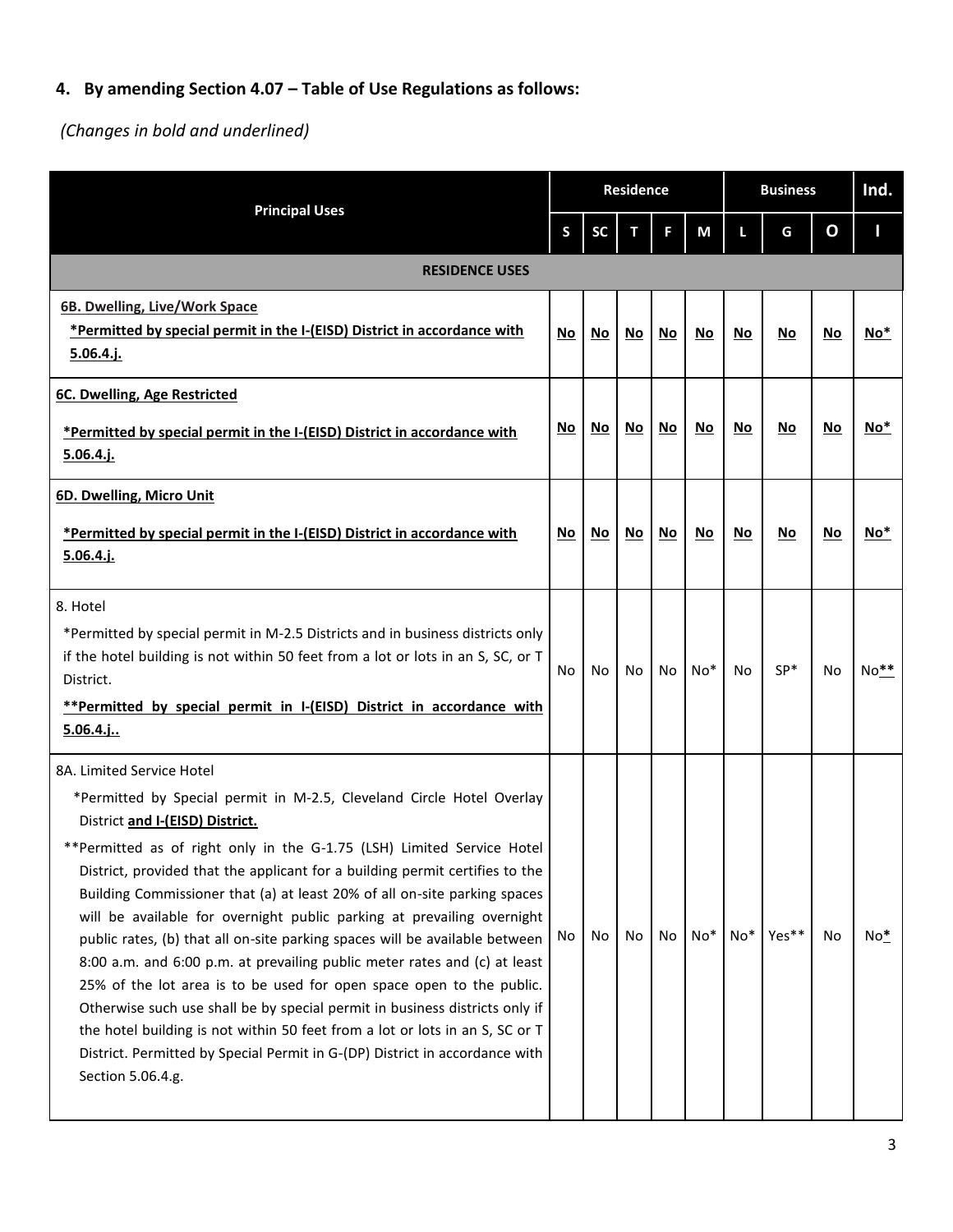| <b>INSTITUTIONAL, RECREATIONAL &amp; EDUCATIONAL USES</b>                                                                                                                                                                                                                                                                                                                                                                                                                                                                                                                                                                                                                                                                                                                                                                                                                                                                                                                                                                                                                                                                                                                                                                              |     |    |    |    |    |       |           |      |        |
|----------------------------------------------------------------------------------------------------------------------------------------------------------------------------------------------------------------------------------------------------------------------------------------------------------------------------------------------------------------------------------------------------------------------------------------------------------------------------------------------------------------------------------------------------------------------------------------------------------------------------------------------------------------------------------------------------------------------------------------------------------------------------------------------------------------------------------------------------------------------------------------------------------------------------------------------------------------------------------------------------------------------------------------------------------------------------------------------------------------------------------------------------------------------------------------------------------------------------------------|-----|----|----|----|----|-------|-----------|------|--------|
| 18A. Small group health and fitness club not exceeding 2,500 square feet of<br>gross floor area operated for profit and for members only, solely for the<br>purpose of providing physical fitness, exercise, therapy, rehabilitation<br>and/or health services.<br>*Permitted by special permit in the I-(EISD) District in accordance with<br>5.06.4 j.                                                                                                                                                                                                                                                                                                                                                                                                                                                                                                                                                                                                                                                                                                                                                                                                                                                                               | No  | No | No | No | No | Yes   | Yes       | Yes  | Yes*   |
| <b>OFFICE USES</b>                                                                                                                                                                                                                                                                                                                                                                                                                                                                                                                                                                                                                                                                                                                                                                                                                                                                                                                                                                                                                                                                                                                                                                                                                     |     |    |    |    |    |       |           |      |        |
| 20A. Office or clinic of a licensed veterinarian for treatment of animals,<br>including laboratories and holding facilities. No outdoor facilities for<br>animals shall be permitted. Studies by recognized experts shall be<br>submitted to insure, to the satisfaction of the Board of Appeals, that<br>the use will be constructed so as to safeguard nearby properties<br>against undue noise, odor and improper waste disposal.<br>*Verification of noise control shall include verification by a professional<br>engineer (P.E.), utilizing an acoustical engineer under his/her supervision if<br>necessary, that under worst-case (e.g., maximum number of animals, open<br>windows if applicable) conditions neither daytime nor nighttime<br>background noise levels, as defined in Article 8.15.3 of the Town By-Laws,<br>will be exceeded at the boundary of the property where the use is located.<br>Moreover, as a condition of a Special Permit, the ZBA shall require that<br>further noise control measures be undertaken in the future if such<br>background noise levels are exceeded during operation of the facility.<br>** Permitted by special permit in the I-(EISD) District in accordance with<br>5.06.4 i. | No. | No | No | No | No | $SP*$ | <b>SP</b> | SP   | $SP**$ |
| 21. Business, professional, or governmental office other than Use 20 and<br>20A.<br>*Provided no commodities are kept for sale on the premises<br>** Permitted by special permit in the I-(EISD) District in accordance with<br>$5.06.4.$ j.                                                                                                                                                                                                                                                                                                                                                                                                                                                                                                                                                                                                                                                                                                                                                                                                                                                                                                                                                                                           | No  | No | No | No | No | Yes   | Yes       | Yes* | Yes**  |
| <b>RETAIL AND CONSUMER SERVICE USES</b>                                                                                                                                                                                                                                                                                                                                                                                                                                                                                                                                                                                                                                                                                                                                                                                                                                                                                                                                                                                                                                                                                                                                                                                                |     |    |    |    |    |       |           |      |        |
| 29. Store of less than 5,000 square feet of gross floor area per<br>establishment, primarily serving the local retail business needs of the<br>residents of the vicinity, including but not limited to grocer, baker, food<br>store, package store; dry goods, variety, clothing; hardware, paint,<br>household appliances; books, tobacco, flowers, drugs.<br>*Permitted by special permit in the I-(EISD) District in accordance with<br>$5.06.4.$ j.                                                                                                                                                                                                                                                                                                                                                                                                                                                                                                                                                                                                                                                                                                                                                                                | No  | No | No | No | No | Yes   | Yes       | No   | Yes*   |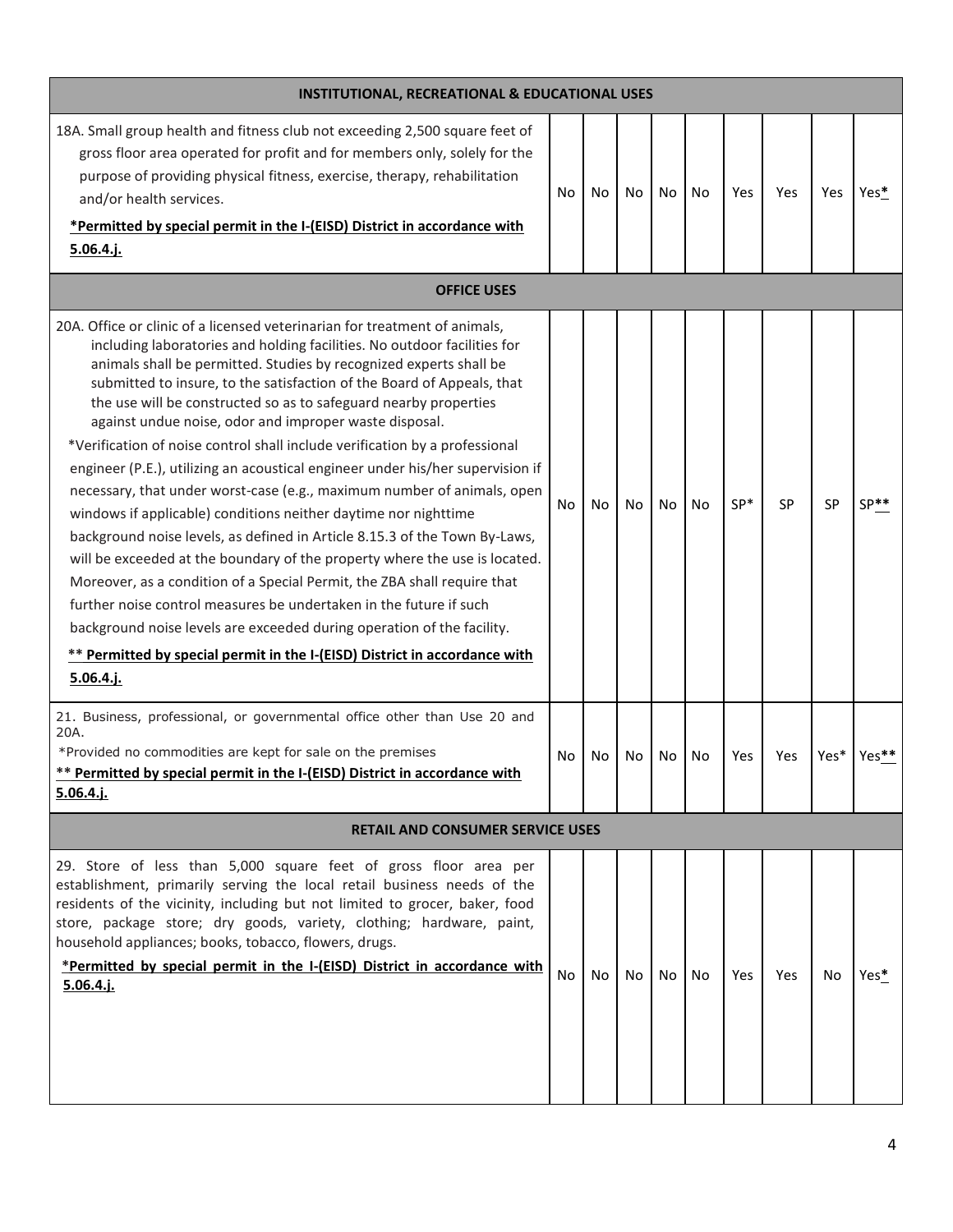| 30. Eating places of less than 5,000 square feet of gross floor area per<br>establishment, primarily serving local needs, including but not limited to<br>lunch room, restaurant, cafeteria, place for the sale and consumption of<br>beverages, ice cream and the like, primarily in enclosed structures with no<br>dancing, nor entertainment other than music.<br>*Permitted by special permit in the I-(EISD) District in accordance with<br>5.06.4 j.                                                                                                                                                                                                                                                                            | No | No | No | No | No    | Yes   | Yes | No | Yes*  |
|---------------------------------------------------------------------------------------------------------------------------------------------------------------------------------------------------------------------------------------------------------------------------------------------------------------------------------------------------------------------------------------------------------------------------------------------------------------------------------------------------------------------------------------------------------------------------------------------------------------------------------------------------------------------------------------------------------------------------------------|----|----|----|----|-------|-------|-----|----|-------|
| 32. Service business primarily serving local needs, including but not limited<br>to the following uses:<br>(a) Barber, beauty shop, laundry and dry-cleaning pickup agency, shoe<br>repair, self-service laundry, or other similar use.<br>(b) Hand laundry, dry-cleaning or tailoring, or other similar use, provided, in<br>L and G Districts, personnel is limited to five persons at any one time.<br>(c) Printing shop, photographer's studio, caterer, or other similar use,<br>provided, in L and G Districts, personnel is limited to five persons at<br>any one time.<br>*Permitted by special permit in an M-1.0 (CAM) District.<br>** Permitted by special permit in the I-(EISD) District in accordance with<br>5.06.4.i. | No | No | No | No | $No*$ | Yes   | Yes | No | Yes** |
| 33. Stores not exceeding 10,000 square feet of gross floor area serving the<br>general retail needs of a major part of the Town, including but not limited<br>to general merchandise department store, furniture and household goods.<br>* Permitted by special permit in the I-(EISD) District in accordance with<br>5.06.4.j.                                                                                                                                                                                                                                                                                                                                                                                                       | No | No | No | No | No    | No    | Yes | No | $No*$ |
| 33A. Stores over 10,000 square feet of gross floor area serving the general<br>retail needs of a major part of the Town, including but not limited to<br>general merchandise department store, supermarket, grocery store,<br>furniture and household goods.<br>* Permitted by special permit in the I-(EISD) District in accordance with<br>5.06.4.j.                                                                                                                                                                                                                                                                                                                                                                                | No | No | No | No | No    | No    | SP  | No | $SP*$ |
| 34. Place for the sale and consumption of food and beverages exceeding<br>5,000 square feet of gross floor area, or providing dancing and<br>entertainment.<br>*Permitted by Special Permit in the Cleveland Circle Hotel Overlay District.<br>** Permitted by special permit in the I-(EISD) District in accordance with<br><u>5.06.4.j.</u>                                                                                                                                                                                                                                                                                                                                                                                         | No | No | No | No | No    | $No*$ | Yes | No | Yes** |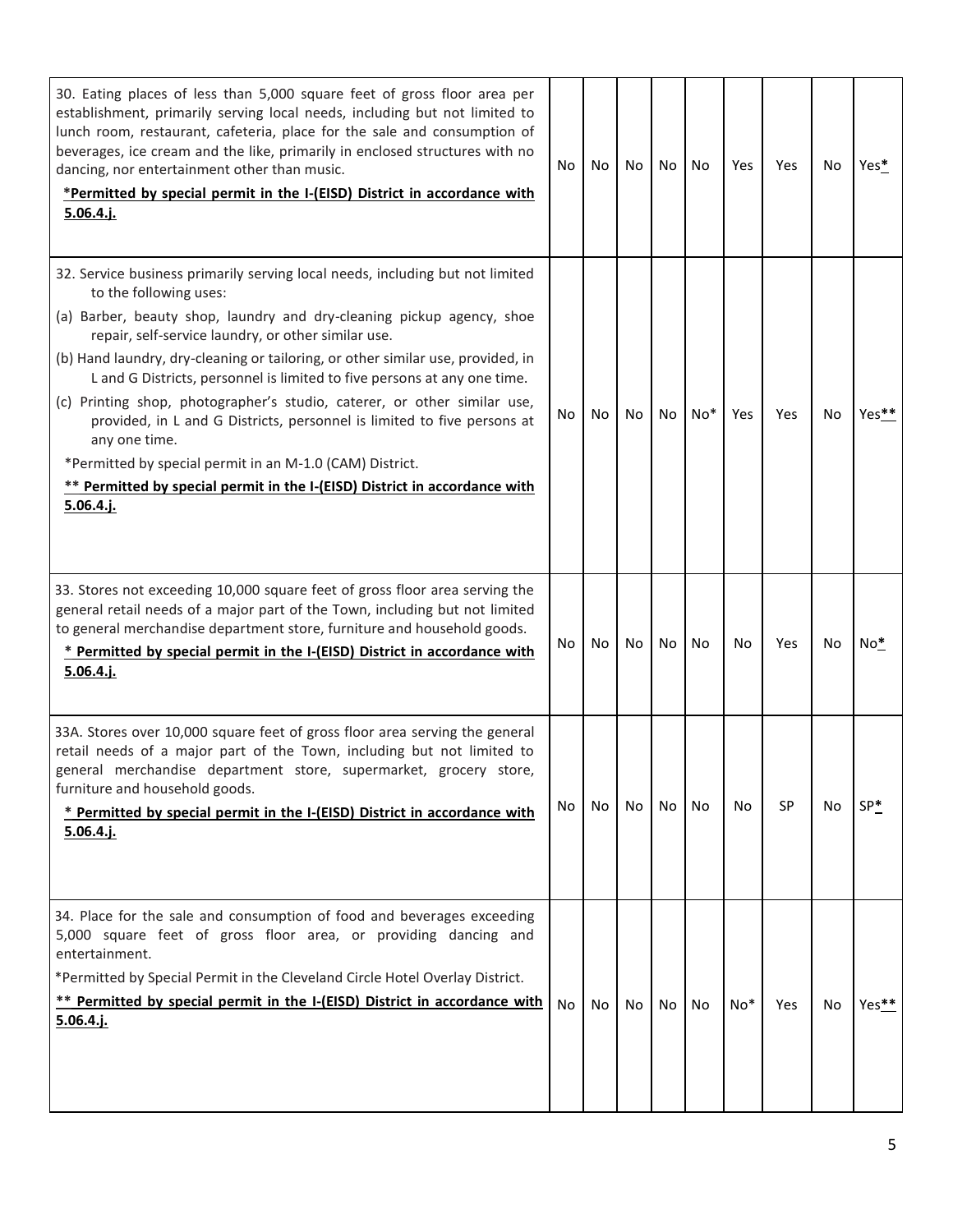| <b>ACCESSORY USES</b>                                                                                                                                                                                                                                                                                                                                                                                                                                                                                                                                                                                                                                                                                                                                                                                                                                                                                                                                                                                                                                                                                                                                                                                                                                                                                                                                                                                                                                                                                                                                                                                                                                                                                                                                                                                                                                                                                                      |     |    |                 |    |            |       |     |     |            |
|----------------------------------------------------------------------------------------------------------------------------------------------------------------------------------------------------------------------------------------------------------------------------------------------------------------------------------------------------------------------------------------------------------------------------------------------------------------------------------------------------------------------------------------------------------------------------------------------------------------------------------------------------------------------------------------------------------------------------------------------------------------------------------------------------------------------------------------------------------------------------------------------------------------------------------------------------------------------------------------------------------------------------------------------------------------------------------------------------------------------------------------------------------------------------------------------------------------------------------------------------------------------------------------------------------------------------------------------------------------------------------------------------------------------------------------------------------------------------------------------------------------------------------------------------------------------------------------------------------------------------------------------------------------------------------------------------------------------------------------------------------------------------------------------------------------------------------------------------------------------------------------------------------------------------|-----|----|-----------------|----|------------|-------|-----|-----|------------|
| 46. Light non-nuisance manufacturing, provided that all resulting<br>particulate matter, flashing light, fumes, gases, odors, liquid and/or solid<br>wastes, smoke, and vapor are effectively confined to the premises or<br>disposed of in a manner so as not to create a nuisance or hazard to safety<br>or health and in compliance with all applicable town, state, and federal<br>laws and regulations; further provided that no vibration is perceptible<br>without instruments at a distance greater than 50 feet from such premises<br>and that noise limits shall conform to the Town's Noise By-law. At least 30<br>days prior to the Board of Appeals hearing, the applicant shall submit<br>studies by recognized experts to insure, to the satisfaction of the Board of<br>Appeals, that the use will be designed and operated so as to conform to<br>the standards above. Such studies shall include description of operations<br>and processes proposed, materials to be used, above-and-below-ground<br>storage facilities, and waste products. Any applications, including the<br>required studies, shall be referred to the Conservation Commission and<br>the Health Department for advisory reports in accordance with the<br>procedures in §9.04.*<br>*For uses 42 to 46 inclusive, all storage of materials and equipment and all<br>business operations, such as loading, parking, and storage of commercial<br>vehicles, shall be within an enclosed building. This requirement may be<br>modified by the Board of Appeals by special permit only, provided the<br>requirements of §6.04, paragraph 8. and §9.05 are met. Such special<br>permit may be rescinded or modified by the Board of Appeals after notice<br>and hearing if noncompliance with the conditions of approval is<br>determined.<br>** Permitted by Special Permit in the I-(EISD) District in accordance with<br>$5.06.4.$ j. | No  | No | No              | No | No         | No    | No. | No  | $SP**$     |
| 58A. Office/studio within the place of residence provided all of the following<br>conditions are met, except that only condition (e) below needs to be<br>met in the G-(DP) and I-(EISD) Districts:<br>(a) the office occupies not more than one room;<br>(b) there are no nonresident employees;                                                                                                                                                                                                                                                                                                                                                                                                                                                                                                                                                                                                                                                                                                                                                                                                                                                                                                                                                                                                                                                                                                                                                                                                                                                                                                                                                                                                                                                                                                                                                                                                                          |     |    |                 |    |            |       |     |     |            |
| (c) there are no clients visiting the premises (members of the clergy shall be<br>exempt from this limitation);                                                                                                                                                                                                                                                                                                                                                                                                                                                                                                                                                                                                                                                                                                                                                                                                                                                                                                                                                                                                                                                                                                                                                                                                                                                                                                                                                                                                                                                                                                                                                                                                                                                                                                                                                                                                            | Yes |    | Yes   Yes   Yes |    | <b>Yes</b> | Yes   | Yes | Yes | <b>Yes</b> |
| (d) there are no signs nor other external evidence of the office; and                                                                                                                                                                                                                                                                                                                                                                                                                                                                                                                                                                                                                                                                                                                                                                                                                                                                                                                                                                                                                                                                                                                                                                                                                                                                                                                                                                                                                                                                                                                                                                                                                                                                                                                                                                                                                                                      |     |    |                 |    |            |       |     |     |            |
| (e) there is no production of offensive noise, vibration, smoke, dust or other<br>particulate matter, heat, humidity, glare, or other objectionable effects.                                                                                                                                                                                                                                                                                                                                                                                                                                                                                                                                                                                                                                                                                                                                                                                                                                                                                                                                                                                                                                                                                                                                                                                                                                                                                                                                                                                                                                                                                                                                                                                                                                                                                                                                                               |     |    |                 |    |            |       |     |     |            |
| 66. Accessory laboratory.<br>*In permitted institutions only.<br>** Permitted by Special Permit in the I-(EISD) District in permitted<br>institutions only and in accordance with 5.06.4.j.                                                                                                                                                                                                                                                                                                                                                                                                                                                                                                                                                                                                                                                                                                                                                                                                                                                                                                                                                                                                                                                                                                                                                                                                                                                                                                                                                                                                                                                                                                                                                                                                                                                                                                                                | No  | No | No              | No | $SP*$      | $SP*$ | SP  | SP  | $SP**$     |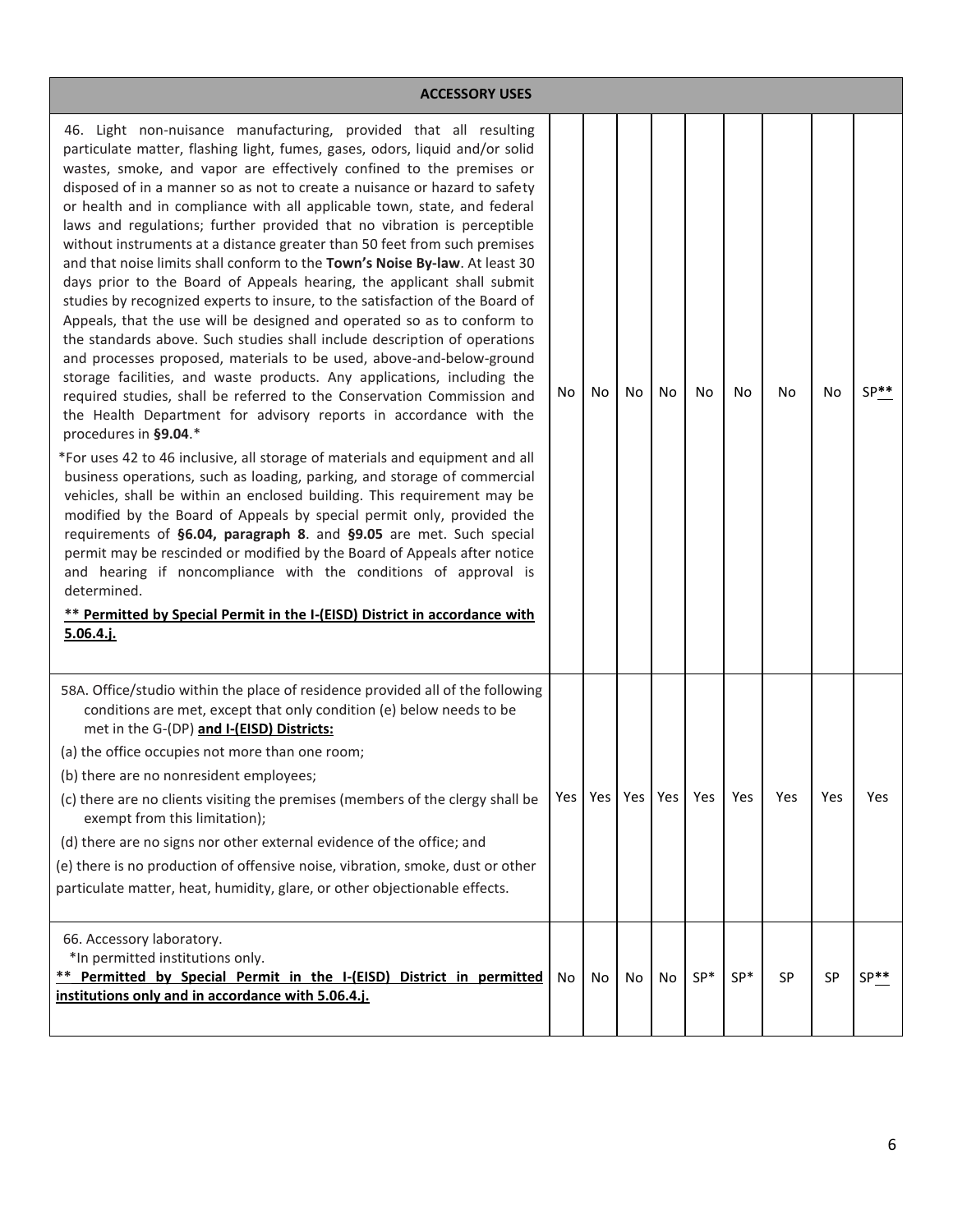# **5. By amending Section 5.01 – Table of Dimensional Requirements by adding I-(EISD) and adding footnote 20 as follows:**

*(Changes in bold and underlined)*

| <b>DISTRICT</b>                 | <b>USE</b>                                                                 | <b>LOT</b><br><b>SIZE</b><br>MINIMU<br>M | <b>FLOOR AREA</b><br>RATIO<br>MAXIMUM | PBI<br><b>NB</b><br>ONLY | LOT<br>WIDTH<br>MINIMUM<br>(feet) | MAXIMUM<br><b>HEIGHT</b> |           | PBI       | MINIMUM YARD      |           |                | <b>OPEN SPACE</b><br>(% of gross floor<br>area) |           |
|---------------------------------|----------------------------------------------------------------------------|------------------------------------------|---------------------------------------|--------------------------|-----------------------------------|--------------------------|-----------|-----------|-------------------|-----------|----------------|-------------------------------------------------|-----------|
|                                 |                                                                            | (sq. ft.)                                |                                       |                          |                                   |                          | B         | <b>NB</b> | Front             | Side      | Rear           | Landsc.                                         | Usable    |
| $I-1.0$<br>&<br>$I-(EISD)^{20}$ | Any<br>structure<br>or<br>principal<br>use<br>(dwelling-<br>footnote<br>5) | none <sup>4</sup>                        | 4.0<br>$1.0$ or NA $^{20}$            | <b>NA</b>                | none                              | 40 or $110^{20}$         | <b>NA</b> | <b>NA</b> | $20 \frac{20}{ }$ | <b>NA</b> | $10+L/10^{20}$ | <b>NA</b>                                       | <b>NA</b> |

#### **20. See Sections 4.07 and 5.06.4.j with respect to uses and all dimensional requirements.**

#### **6. By amending Section 5.06.4 to create Section 5.06.4.j "Emerald Island Special District" as follows:**

## **Emerald Island Special District I-(EISD)**

- **1.** The Emerald Island Special District the area bounded by River Road, Brookline Avenue, and Washington Street – is an area in transition. It has been determined through study by the River Road Study Committee that specific zoning parameters are required to encourage appropriate redevelopment of this district. In developing these zoning parameters, due consideration has been given to the prominent location of this area as a major gateway to Brookline. The proximity of the Muddy River, Emerald Necklace, Longwood Medical Area as well as the differences in the scale of existing buildings, recently permitted and proposed developments, access to transit, and the solar orientation of sensitive nearby uses, including the residences of Village Way and Emerald Necklace Park all combined to shape the Special District parameters. Following a comprehensive study by financial, architecture, urban design and real estate experts, the Committee further concluded that the following concepts related to allowed uses, building heights, building form, parking requirements and the public realm are appropriate for this Special District.
- **2.** All applications for new structures, outdoor uses, and exterior alterations in the Emerald Island Special District which exceed a floor area ratio of 1.0, a height greater than 40' and/or seek alternative parking and loading zone requirements shall be permitted only on lots greater than 13,600 square feet in contiguous area and only for the uses described in Section 5.06.4.j.3, shall be subject to Site Plan Review by the Planning Board as described in Section 5.06.4.j.4, shall be subject to the requirements of Section 5.09, Design Review, shall obtain a special permit per Section 9.03, and shall meet the following requirements: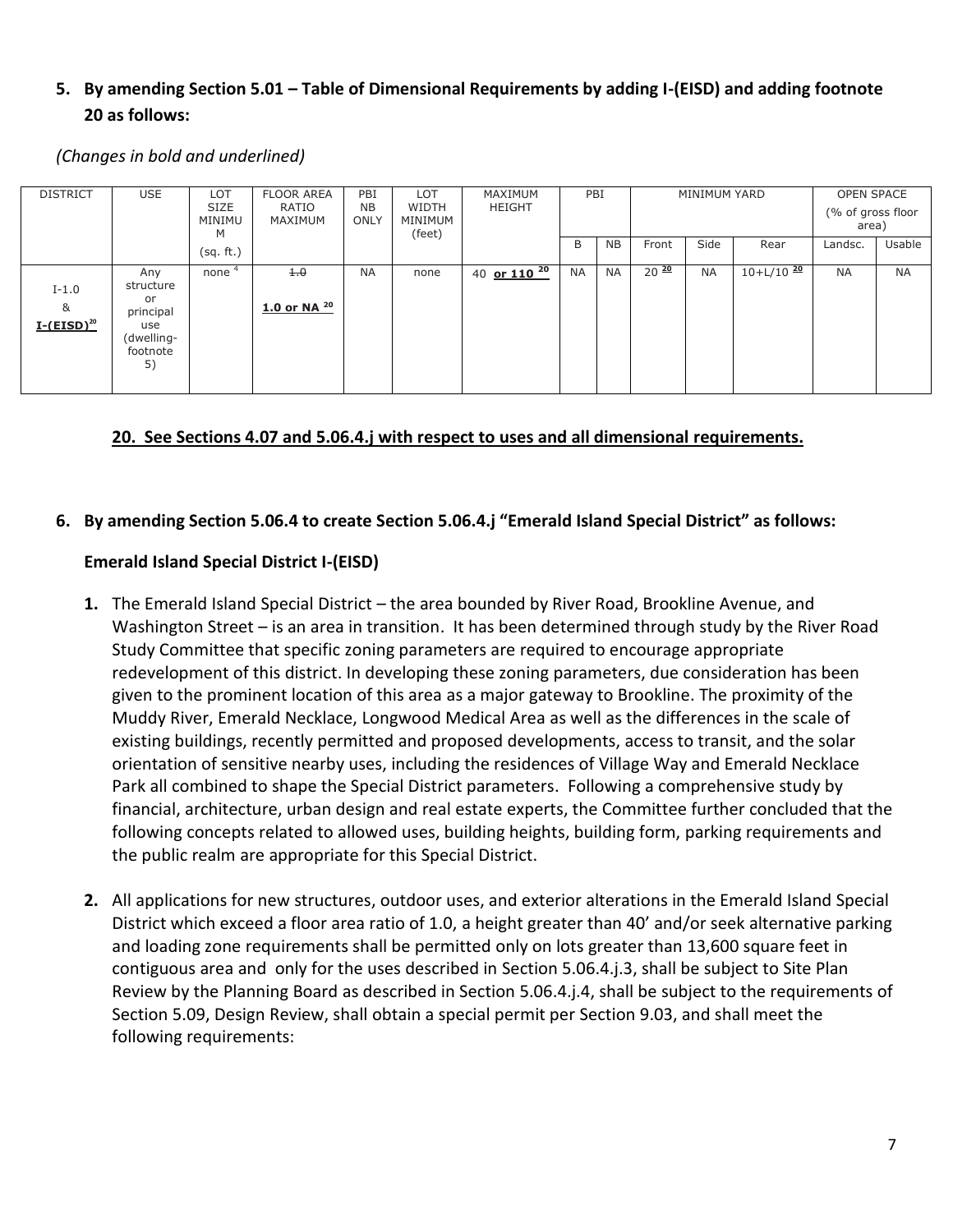- a. Setbacks and Sidewalk Widths:
	- i. All buildings shall be setback 10 feet from the mid-district drainage easement as shown in Figure 5.06.4.j.1 below.



**FIGURE 5.06.4.j.1 Setbacks from Mid-District Drainage Easement**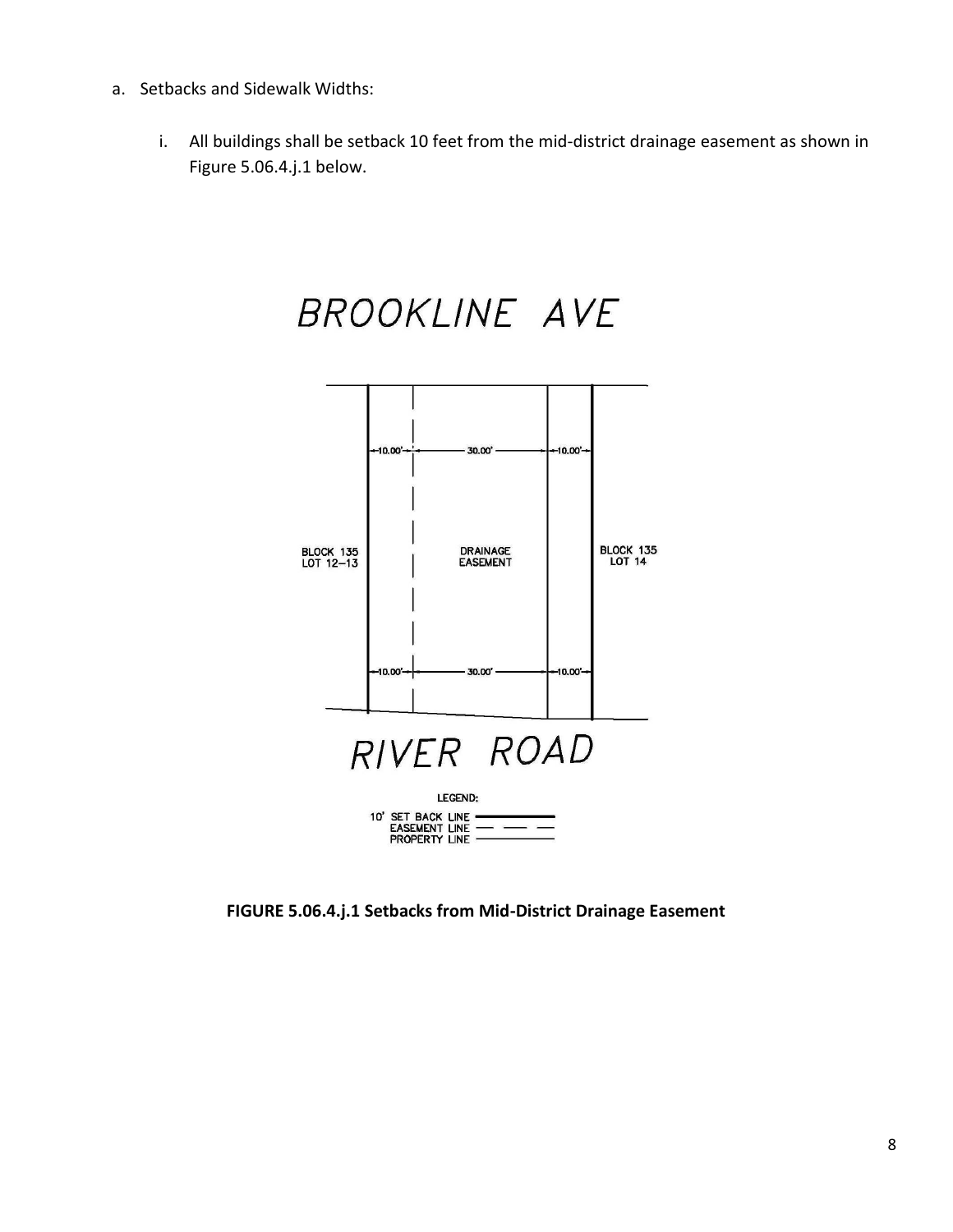ii. All buildings shall be setback 45 feet from the Point of Intersecting Tangents of Brookline Avenue and River Road as shown in Figure 5.06.4.j.2 below.



**FIGURE 5.06.4.j.2 Northern District Edge Sideyard Setback**

- iii. Notwithstanding Section 5.01 and other than as provided in Sections 5.06.4.j.2a.i and 5.06.4.j.2a.ii, there shall be no additional setback requirements except as is necessary to achieve the required sidewalk widths for the district. For the purposes of the EISD only, sidewalk shall be defined as the area between the building façade and the face of the curb. The required sidewalk width shall be measured from the ground level of the proposed building façade to the face of the curb at the time of special permit application. All sidewalks shall maintain a minimum 5 foot wide walkway clear from all obstructions, including, but not limited to tree pits, structural columns and street furniture. The minimum sidewalk width along Brookline Avenue and River Road shall be no less than 12 feet. The minimum sidewalk width along Washington Street shall be no less than 10 feet.
- iv. Where it can be demonstrated that achieving the required sidewalk width would be infeasible in limited areas, the Board of Appeals may by special permit reduce the required width of the affected areas to no less than 8 feet on Washington Street and River Road. No relief may be granted for a reduction in sidewalk width along Brookline Avenue. Applicants for a special permit to reduce the width of a sidewalk shall provide written and graphic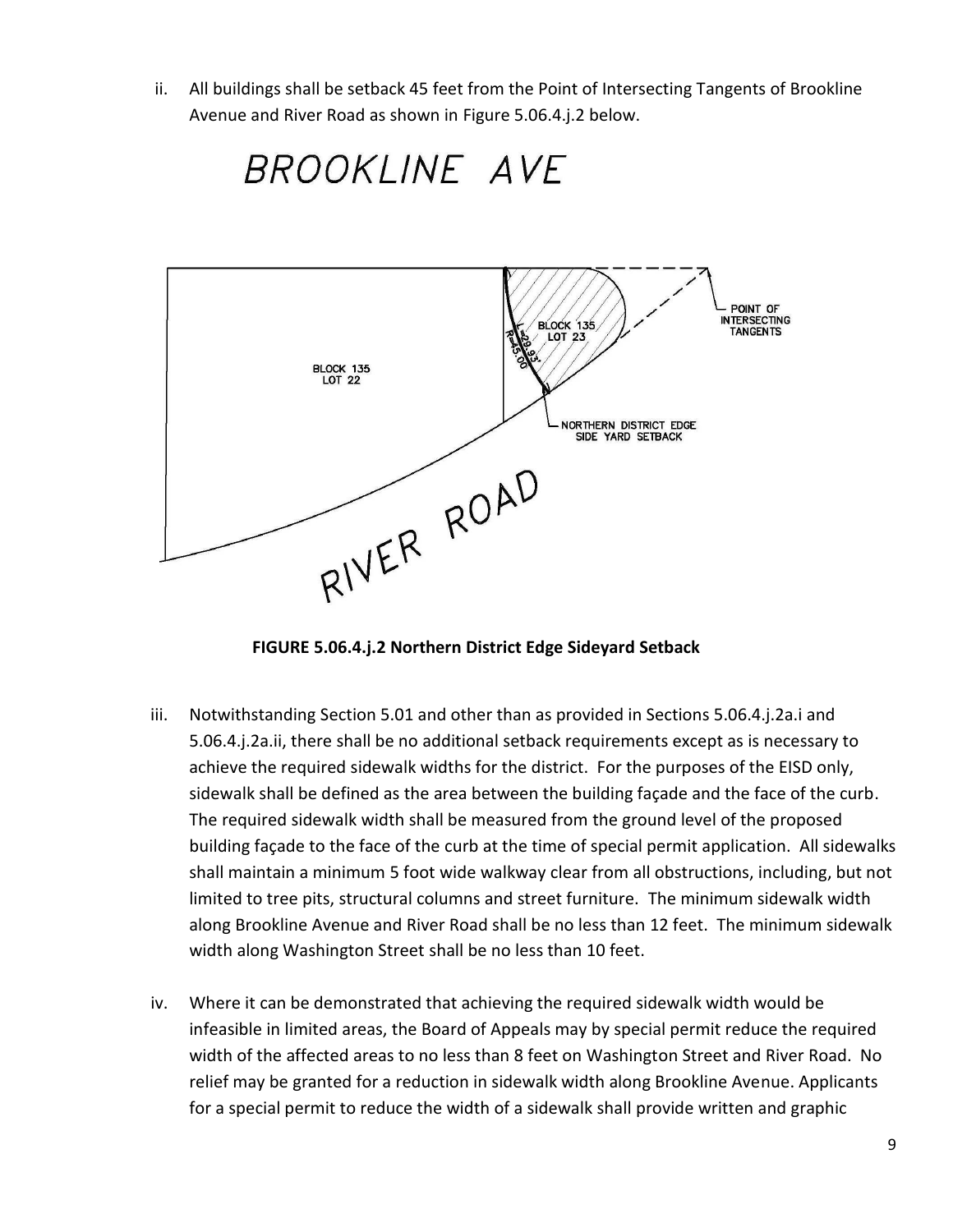documentation to the Planning Board illustrating why the required width is not attainable in the affected area. The Planning Board may in an affirmative and written determination make a recommendation to the Board of Appeals to reduce the width of the sidewalk in limited areas. Where relief is granted, applicants shall provide counterbalancing amenities in the form of wider sidewalks and/or landscaping on-site or in the immediate area adjacent to their site, subject to the review and approval of the Planning Board.

- b. The minimum finished floor to floor height for all ground floor levels shall be no less than 15 feet.
- c. No permanent on-site parking spaces shall be located on the ground level in the Special District.
- d. All new buildings and renovations to existing buildings shall be LEED Silver Certifiable or higher. Applicants shall provide evidence to the satisfaction of the Building Commissioner and Director of Planning and Community Development that all new construction and renovations of existing buildings are LEED Certifiable Silver or a higher rating via the provision of a LEED scoring sheet. The construction or renovation of such buildings consistent with these plans shall be confirmed prior to the issuance of a Certificate of Occupancy.
- e. Street trees shall be provided at regular intervals approximately every 25 feet along the sidewalks of Brookline Avenue, Washington Street and River Road. The size, location and species of all trees at the time of planting and the final design of all landscaping in the public way shall be approved by the Director of Parks and Open Space or his/her designee. In circumstances where trees cannot be provided as stipulated above as determined by the Director of Parks and Open Space or his/her designee, the applicant shall provide an equivalent amount of trees and/or landscaping at appropriate locations on the site or make a financial contribution to the Town in an equivalent dollar amount for similar improvements in adjacent parks and public spaces.
- f. The applicant shall devote no less than 1% of the hard construction cost of constructing its project, (including any building, site work, above ground or underground structures, but exclusive of tenant fit-up) to making off-site, streetscape and parks improvements within 500 feet of the Special District boundaries. In addition to review by the Planning Board, a plan of the proposed off-site improvements shall be submitted for the review and approval of the Director of Transportation and the Director of Parks and Open Space or their designees. Alternatively, with the approval of the Director of Transportation and the Director of Parks and Open Space, the applicant may make a financial contribution to the Town in an equivalent dollar amount to be used by the Town for such purposes.
- g. Public seating and pedestrian-scale lighting shall be provided at regular intervals. The location, number and design of all seating and lighting in the public way shall be approved by the Director of Parks and Open Space or his/her designee.
- h. Notwithstanding the provisions of Sections 6.06.6 and 6.07, the number and size of required loading zones may be reduced in accordance with Site Plan Review as noted in Section 5.06.4.j.4 below.
- i. A building shall not have more than 30% of its frontage along a street devoted to residential use including associated lobby use.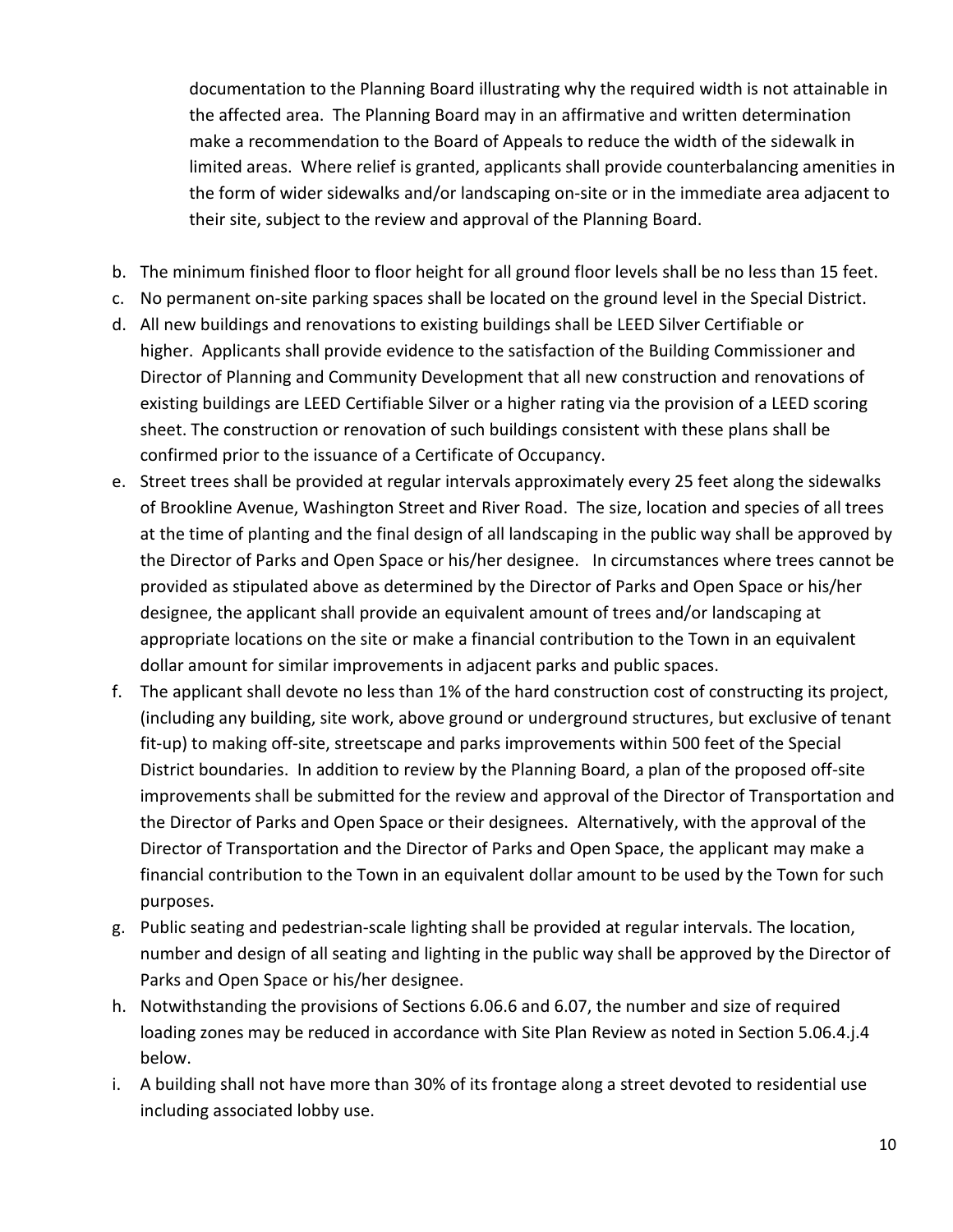j. Any proposed building shall be permitted to have more than one principal use. For example, a restaurant or retail business may be located in the same building as a permitted residential, or office, or hotel use without being considered an accessory use.

### **3. Exceptions to Maximum FAR and Maximum Height**

a. Additional height may be granted by special permit up to 85 feet for buildings primarily containing only the following uses: 6B (Dwelling, Live/Work Space); 6C (Dwelling, Age Restricted); 6D (Dwelling, Micro Unit) 8 (Hotel); 8A (Limited Service Hotel); 20 (Medical Office); 21 (Professional Office); 29 (Store less than 5,000 SF), 30 (Eating Place less than 5,000 SF); 33 (Stores not exceeding 10,000 SF); 33a (Stores over 10,000 SF); 34 (Place for the sale and consumption of food and beverages exceeding 5,000 SF ); 66 (Accessory Laboratory), only for buildings located a minimum of 189.12 feet from the intersection of Washington Street and Brookline Avenue, provided that the footprint of any building mass above a height of 65 feet covers no more than 55% of the lot area. Buildings may also contain Principal Uses 18A (Small Group Health/Fitness), 20a (Licensed Veterinarian), and 32 (Service Business) provided that such uses occupy no more than 25% of the building. The required 189.12 foot distance from the intersection of Washington Street and Brookline Avenue shall be measured from the Point of Intersecting Tangents as show in Figure 5.06.4.j.3 below.

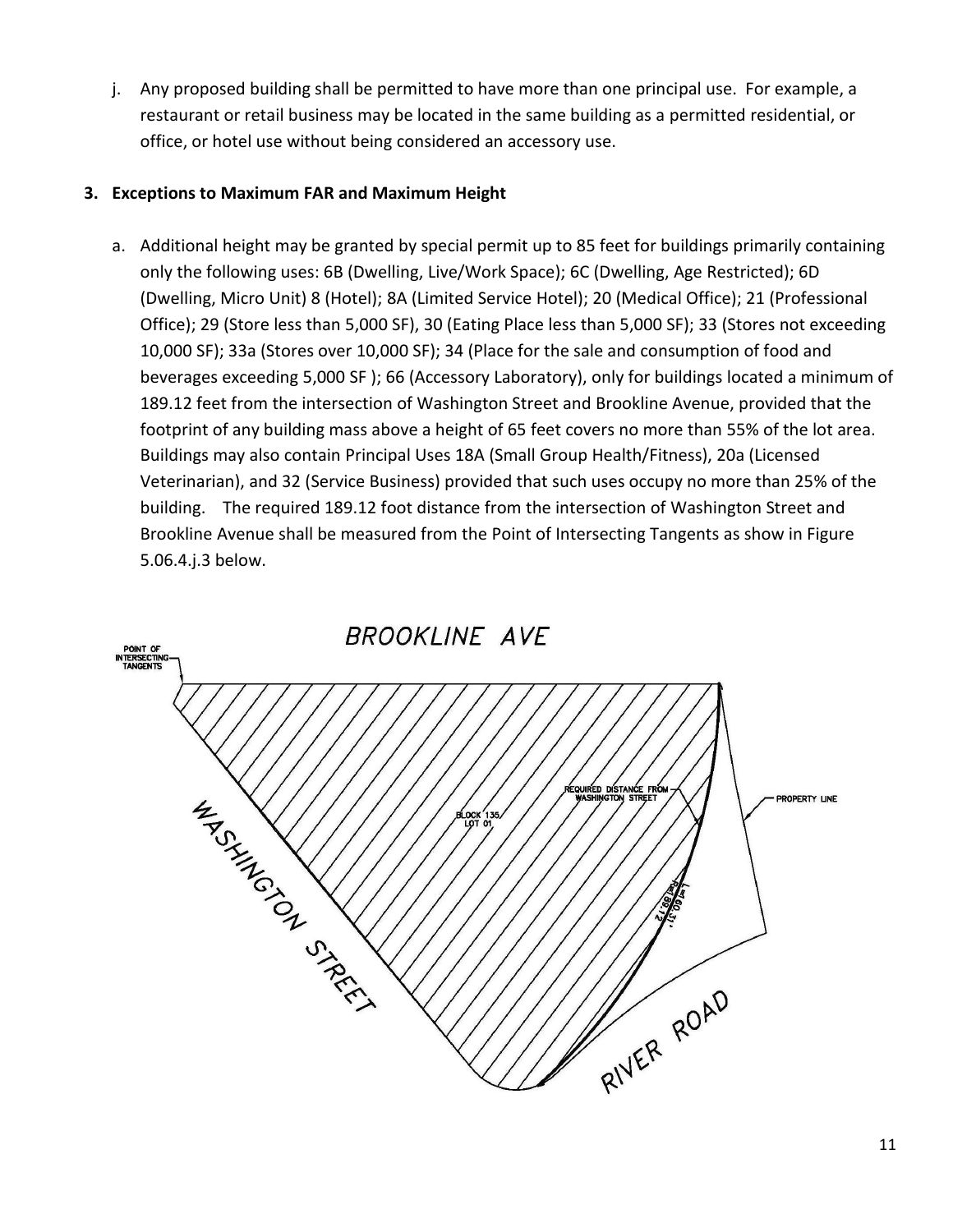### **FIGURE 5.06.4.j.3 Required Distance from Washington Street**

b. Additional height of up to 110 feet may be granted by special permit for buildings containing only the following uses: 8 (Hotel) and 8A (Limited Service Hotel) and only for buildings with frontage on Washington Street provided that the footprint of any building mass covers no more of the lot area than is specified in Table 5.06.4.j.1 and as depicted in Figure 5.06.4.j.4 below. Where an applicant can demonstrate that additional lot coverage for any building mass above 35 feet would result in an improved building design, the Board of Appeals may by special permit grant an increase in the maximum percentage of lot coverage as shown in Table 5.06.4.j.1 below. Applicants for a special permit to increase the maximum percentage of lot coverage shall provide written and graphic documentation to the Planning Board and Design Advisory Team illustrating how the building design has improved. The Planning Board may in an affirmative and written determination make a recommendation to the Board of Appeals to increase the maximum percentage of lot coverage as shown in Table 5.06.4.j.1 below. The Design Advisory Team shall provide a similar affirmative written recommendation.

| <b>Building Mass Heights</b> | <b>Maximum % Lot Area Coverage</b> | <b>Maximum % Lot Area Coverage By Special Permit</b> |
|------------------------------|------------------------------------|------------------------------------------------------|
|                              |                                    | with Planning Board Recommendation                   |
| $0$ up to $15'$              | 80%                                | N/A                                                  |
| 15' up to 35'                | 92%                                | N/A                                                  |
| 35' up to 50'                | 80%                                | 85%                                                  |
| 50' up to 75'                | 75%                                | 80%                                                  |
| 75' up to 110'               | 50%                                | 55%                                                  |

## **Table 5.06.4.j.1 - Maximum % Lot Area Coverage By Building Height**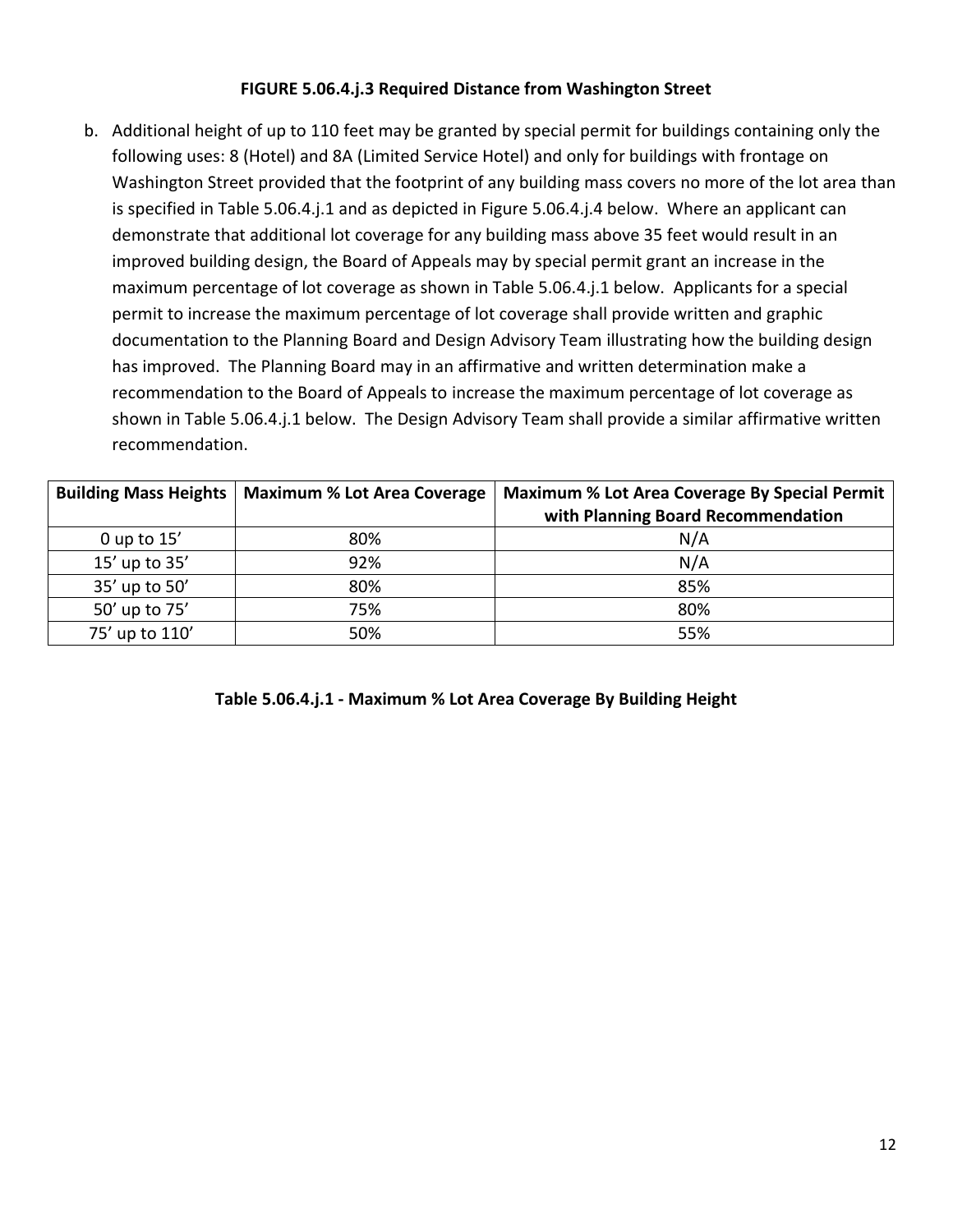

**FIGURE 5.06.4.j.4 Maximum % Lot Coverage by Building Height**

#### **4. Site Plan Review**

a. All applications for new structures shall be subject to site plan review by the Planning Board to: ensure that there is adequate provision of access for fire and service equipment; ensure adequate provision for utilities and storm water storage and drainage; ensure adequate provision of loading zones; ensure adequate provision of parking; minimize impacts on wetland resource areas; minimize storm water flow from the site; minimize soil erosion; minimize the threat of air and water pollution; minimize groundwater contamination from on‐site disposal of hazardous substances; maximize pedestrian and vehicle safety; screen parking, storage and outdoor service areas through landscaping or fencing; minimize headlight and other light intrusion; ensure compliance with the Brookline Zoning By‐Laws; maximize property enhancement with sufficient landscaping, lighting, street furniture and other site amenities; minimize impacts on adjacent property associated with hours of operation, deliveries, noise, rubbish removal and storage. All plans and maps submitted for site plan review shall be prepared, stamped, and signed by a Professional Engineer licensed to practice in Massachusetts. Pursuant to the site plan review process, applicants shall provide to the Planning Board and the Director of Engineering a site plan showing: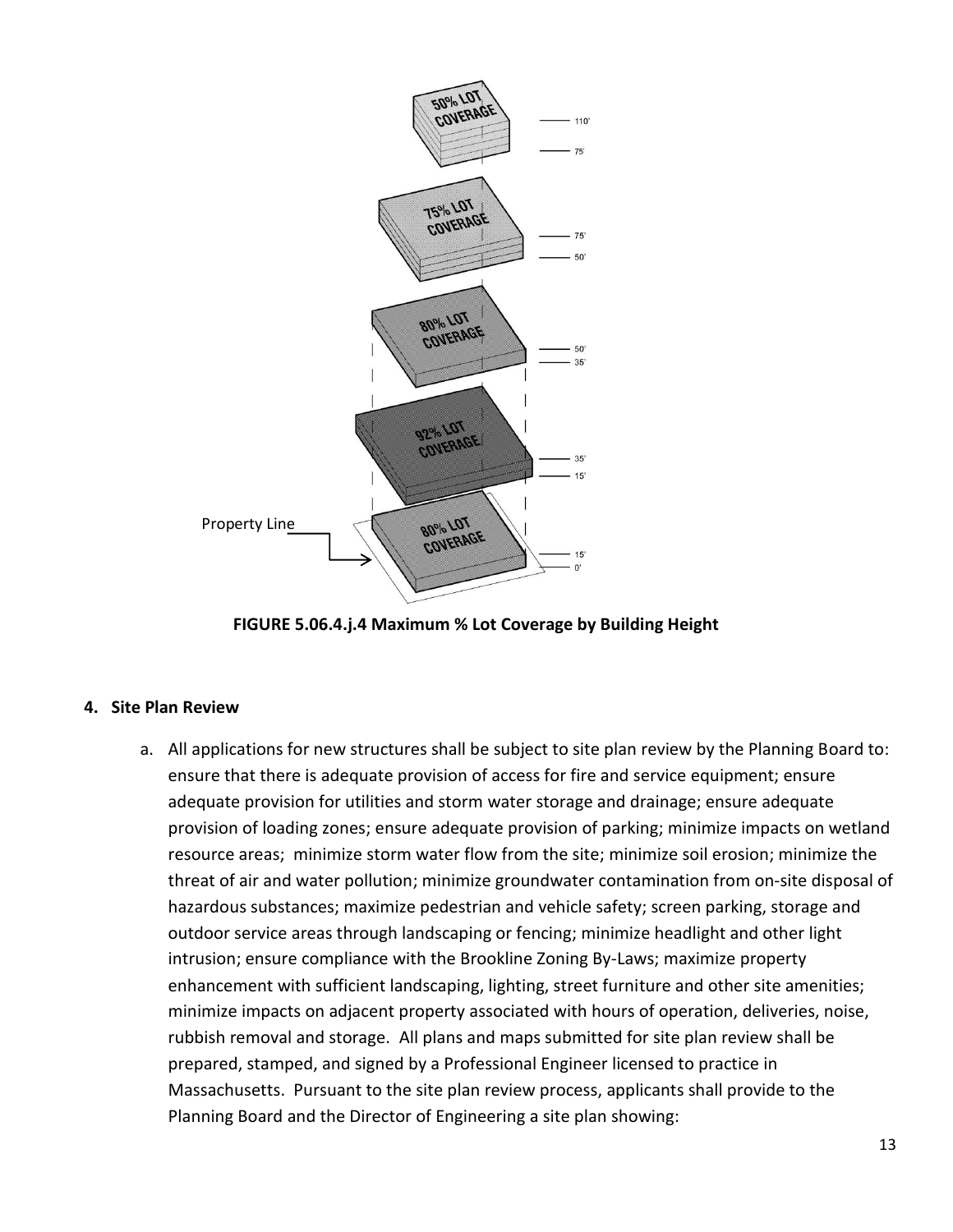- i. Property lines and physical features, including roads, driveways, loading areas and trash storage for the project site;
- ii. Proposed changes to the landscape of the site, grading, vegetation clearing and planting and exterior lighting.

# **5. Parking and Vehicular Requirements:**

a. Notwithstanding Section 6.02, there shall be no minimum parking requirements for the following uses and such uses shall have the maximum parking limits noted in Table 5.06.4.j.2 below.

| <b>USE</b>                                                                                        | <b>MAXIMUM</b><br><b>PARKING</b> |
|---------------------------------------------------------------------------------------------------|----------------------------------|
| Principal Use 6B (Dwelling, age restricted)                                                       | 1.25 per unit                    |
| Principal Use 6C (Live/Work space)                                                                | 0.50 per unit                    |
| Principal Use 6D (Dwelling, Micro Unit)                                                           | 0.50 per unit                    |
| Principal Use 8 (Hotel) and 8a (Limited Service Hotel)                                            | 0.40 per                         |
|                                                                                                   | room                             |
| <b>Principal Uses:</b>                                                                            | 1.50 per                         |
| 18A (Small group health/fitness); 20 (medical office); 20a (Licensed veterinarian); 21            | 1,000 SF                         |
| (professional office); 29 (store less than 5,000K SF); 30 (Eating places less than 5,000K SF); 32 |                                  |
| (Service use business); 33 (Stores not exceeding 10,000K SF); 33a (Stores over 10,000K SF); 34    |                                  |
| (Place for sale and consumption of food not exceeding 5,000K SF); 66A (Accessory Laboratory)      |                                  |

**Table 5.06.4.j.2 – Maximum Parking Limits**

- b. Notwithstanding the above, where it can be demonstrated that additional parking is needed, the Board of Appeals may by special permit increase the maximum parking ratio by no more than 20%. Applicants for a special permit to increase the maximum parking ratio shall provide written documentation to the Planning Board demonstrating the need for additional parking. The Planning Board may in an affirmative and written determination make a recommendation to the Board of Appeals to increase the maximum parking ratio by no more than 20%.
- c. Notwithstanding the above, dedicated spaces for Car Sharing Organizations (CS0) may be provided without regard to such maximum parking limits. If such dedicated parking spaces are not leased by any CSO they shall be dedicated to bicycle parking and appropriate bicycle parking hardware shall be provided.